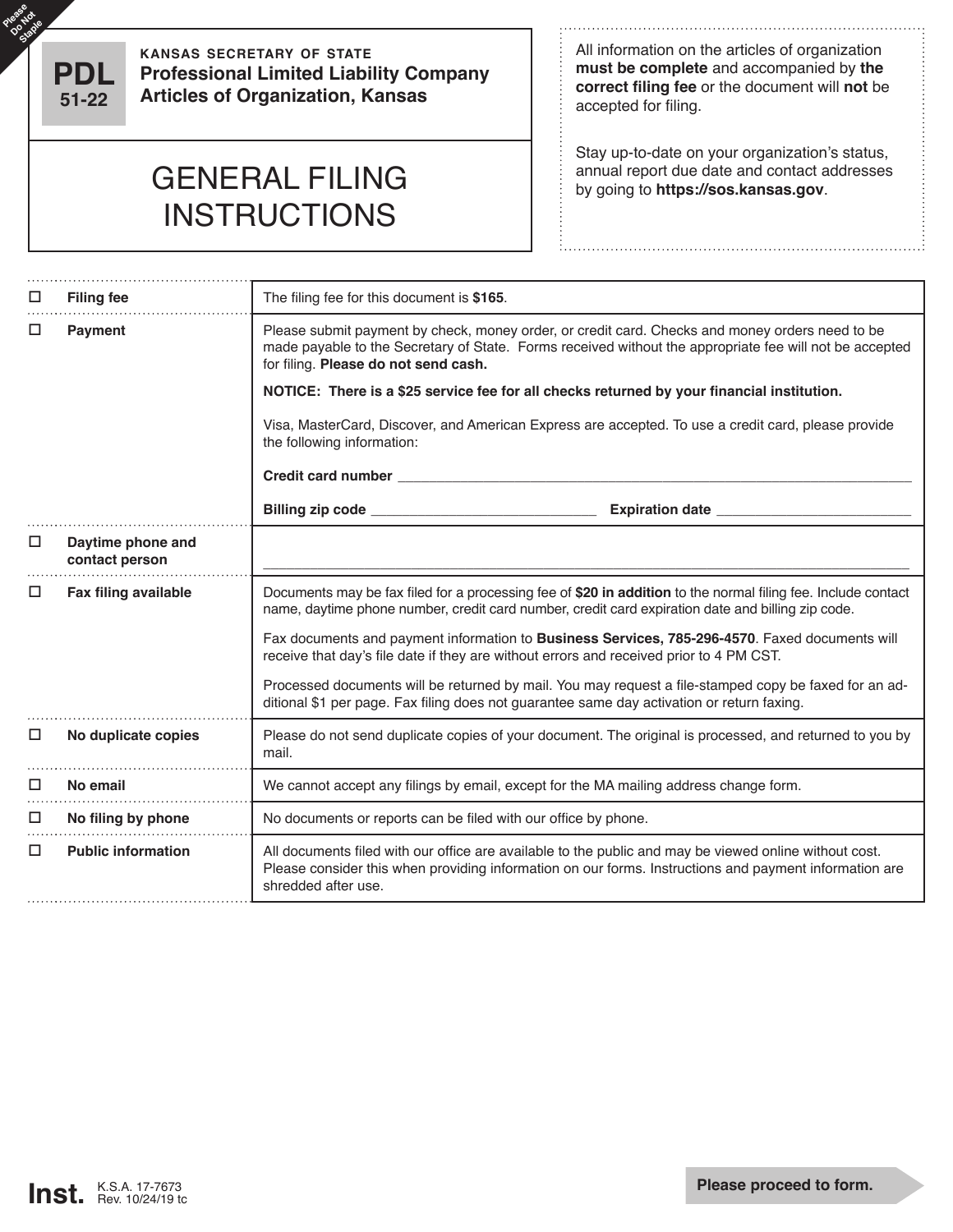**PDL I**

**Please** e<sup>gs</sup>ad **Staple** 

**kansas secretary of state Professional Limited Liability Company Articles of Organization, Kansas**

## PDL FORM **INSTRUCTIONS**

**Note:** This application must be accompanied by a certificate from the licensing body of the profession involved that each of the members is duly licensed to practice that profession and that the proposed company name has been approved.

## **Question on Form**

| 1. Company name          | A word of organization must be included in the name per K.S.A. 17-7920. Permitted words of organiza-<br>tion are "Limited Company," "Limited Liability Company," or the abbreviation "L.C.," "L.L.C.," "LC" or<br>"LLC." Kansas statutes can be reviewed at www.ksrevisor.org.                                                           |  |  |
|--------------------------|------------------------------------------------------------------------------------------------------------------------------------------------------------------------------------------------------------------------------------------------------------------------------------------------------------------------------------------|--|--|
| 2. Resident agent        | The resident agent is a person or entity that is authorized to accept service of process (lawsuits) on<br>behalf of the business entity. This does not necessarily mean that the agent himself/herself is being<br>sued, but that he/she has the authority and responsibility to accept service of process on behalf of the<br>business. |  |  |
| <b>Registered office</b> | The registered office is the address where the resident agent is located.                                                                                                                                                                                                                                                                |  |  |
| 5. Professional purpose  | The articles must include a statement of the specific professional purpose of the LLC (e.g., practice of<br>medicine).                                                                                                                                                                                                                   |  |  |
| 6. Signature             | The articles of organization require the signature of one or more authorized persons to form the limited<br>liability company.                                                                                                                                                                                                           |  |  |

**Effective Date:** Any document that is required by this act to be filed with the Secretary of State shall be effective upon its filing date. Any document may provide that it is not to become effective until a specified date subsequent to its filing date, but such date shall not be later than 90 days after its filing date.

If you wish to include a future effective date for your articles of organization that is not more than 90 days after filing with the Secretary of State, please add the following information at the bottom of the PDL form under Item 5 (signature block):

**"Effective Date:** \_\_/\_\_/\_\_\_\_.**"**